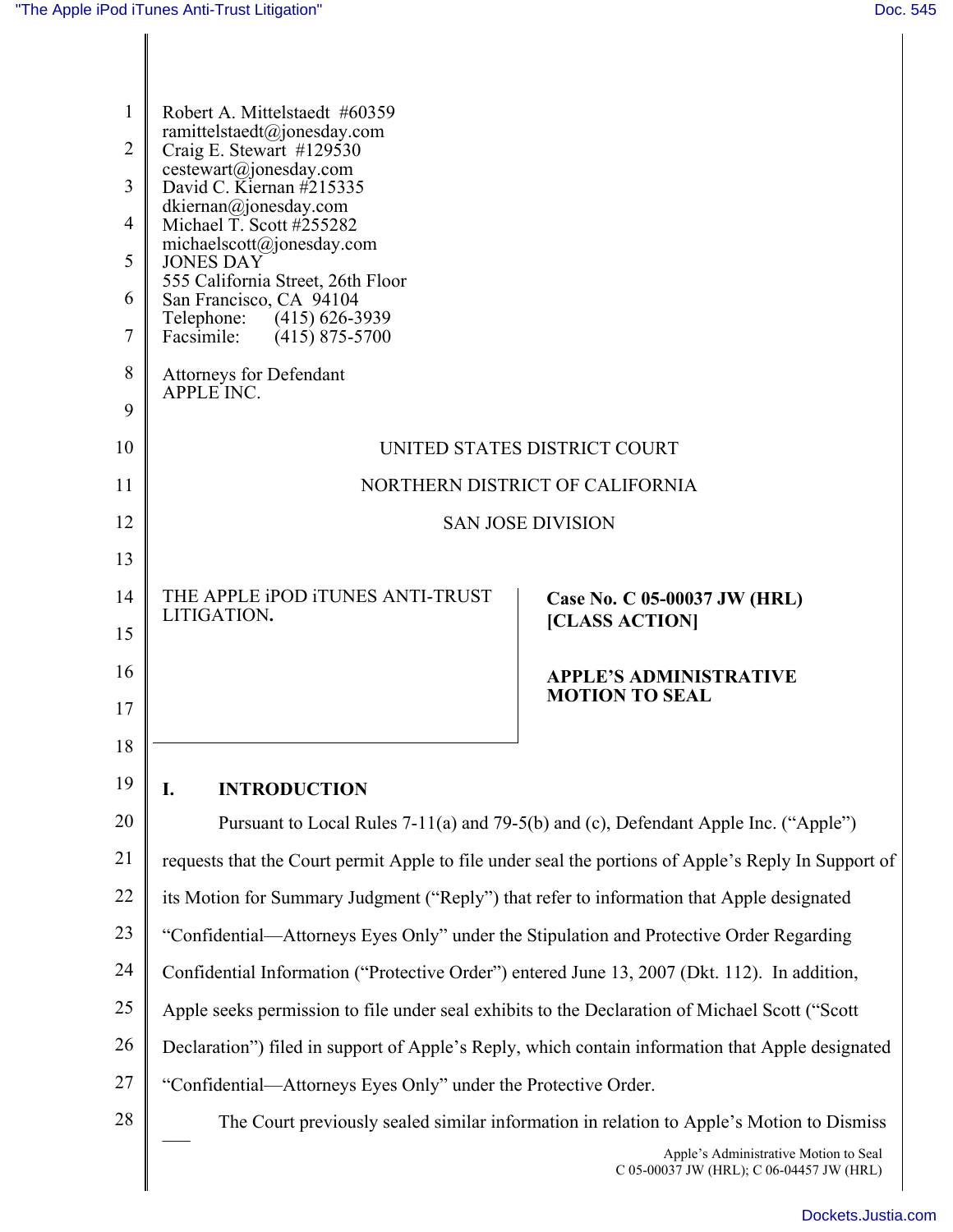1 2 3 4 5 6 or, Alternatively, for Summary Judgment and Apple's Motion for Summary Judgment. Dkt. 340, 524. Apple files this motion and the accompanying Declaration of David C. Kiernan ("Kiernan Declaration") in support of a narrowly tailored order authorizing sealing those documents, on the grounds that there are compelling reasons to protect the confidentiality of that information. The proposed sealing order is based on the Protective Order and proof that particularized harm to Apple will result if the sensitive information is publicly released.

7

## **II. STANDARD**

8 9 10 11 12 13 14 15 Under Federal Rule of Civil Procedure 26(c), this Court has broad discretion to permit sealing of court documents to protect "a trade secret or other confidential research, development, or commercial information." Fed. R. Civ. P. 26(c). Documents attached to dispositive motions are properly sealed where compelling reasons support the maintenance of the documents' confidentiality, as where the documents include trade secrets or could be used to "gratify private spite." *Tokashiki v. Freitas*, No. 03-0065 ACK-LEK, 2007 WL 521915, at \*1 (D. Haw. Feb. 14, 2007) (quoting *Kamakana v. City & County of Honolulu*, 447 F.3d 1172, 1179-80 (9th Cir. 2006)).

16

## **III. ARGUMENT**

17

## **A. There Are Compelling Reasons To Support Filing Under Seal.**

18 19 20 21 Pursuant to the Protective Order, Apple has designated as "Confidential-Attorneys Eyes Only" portions of its Reply and exhibits to the Scott Declaration. As established by the accompanying Kiernan Declaration, compelling reasons justify filing the redacted portions of the Reply and the exhibits to the Scott Declaration under seal.

22 23 24 25 26 27 28 The redacted portions of the Reply and exhibits to the Scott Declaration contain highly confidential and commercially sensitive business information, including confidential details of Apple's FairPlay digital rights management (DRM) technology; updates to that technology; inquiries Apple received from customers that reflect personal information of the customers and confidential, proprietary information regarding how Apple responds to such inquiries; confidential contract terms; confidential communications between Apple and record labels regarding the distribution of music through the iTunes Store and Apple's FairPlay DRM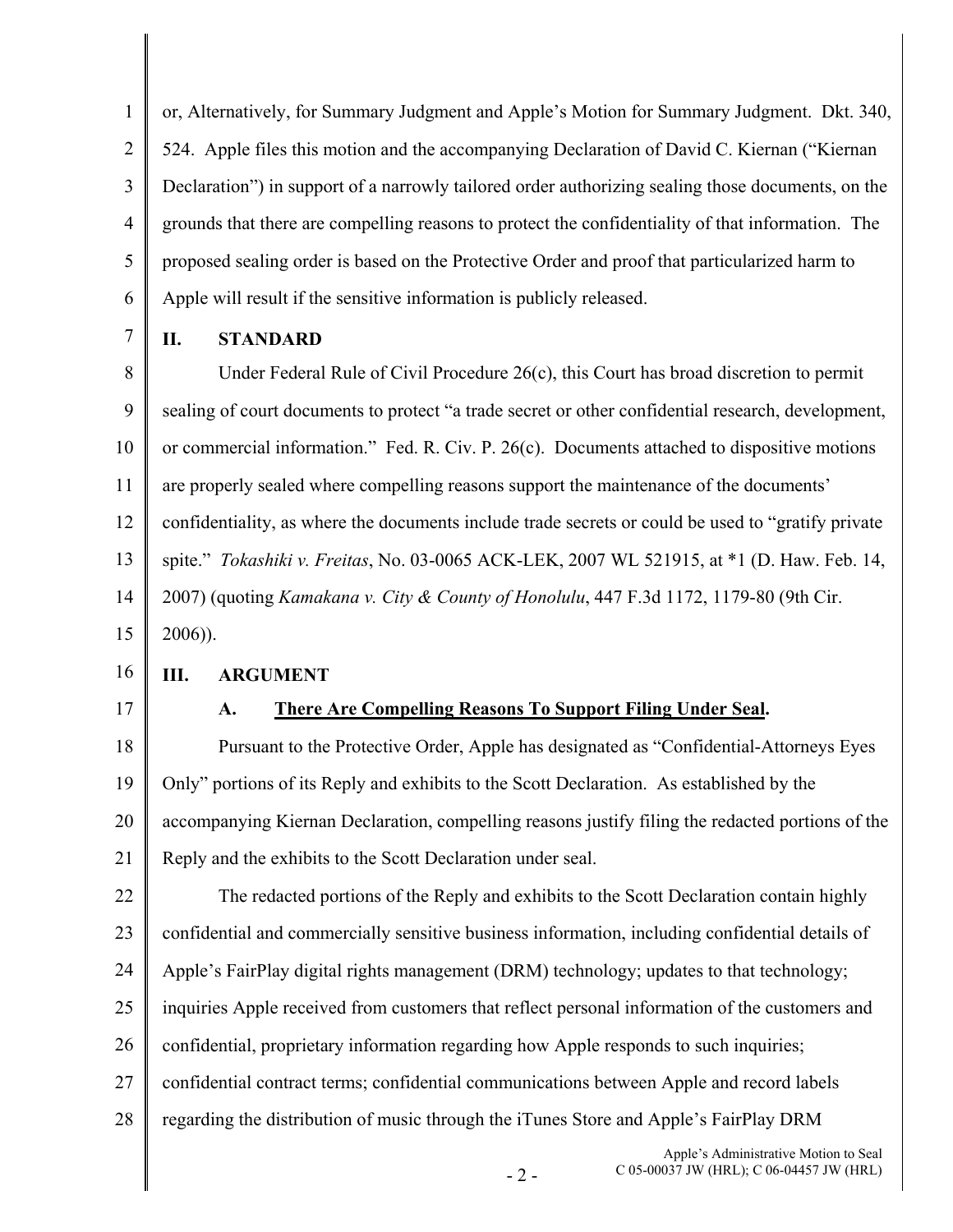technology, and confidential market research. Apple keeps this information highly confidential and does not disclose it to the public. *See* Kiernan Declaration ¶ 2.

2 3

1

4 5 6 7 8 9 10 11 12 FairPlay's technology is a highly protected trade secret, and Apple uses physical and electronic controls to protect it. The efficacy of FairPlay is dependent on the confidentiality of information regarding its operation and maintenance. Only a few Apple employees have access to and work on FairPlay technology, and they work in a restricted area at Apple's headquarters. Information regarding FairPlay and third-party technology intended to increase FairPlay efficacy is non-public information that should remain confidential. Harm to Apple, including potential use of the information by hackers attempting to circumvent FairPlay, would result from the public disclosure of the information. *See* Kiernan Declaration, Exs. 1-2. The Court previously sealed similar information in relation to Apple's Motion to Dismiss or, Alternatively, for Summary Judgment. Dkt. 340.

13 14 15 16 17 18 19 20 21 22 23 24 Apple's contracts with record labels, which include some details of the DRM used by Apple and contain highly sensitive commercial information, are kept highly confidential in accord with the contracts' confidentiality provisions. Similarly, Apple's communications with the record labels regarding the distribution of music through the iTunes Store and details of FairPlay are kept highly confidential and have not been disclosed outside of Apple except to plaintiffs pursuant to the Protective Order. This information is non-public information that should remain confidential. Harm to Apple would result from the public disclosure of this information. For example, the disclosure of confidential contract terms and communications regarding those terms would adversely impact Apple's bargaining position in future dealings with current and potential business partners. *See* Kiernan Declaration, Exs. 1-2. The Court previously sealed similar information in relation to Apple's Motion to Dismiss or, Alternatively, for Summary Judgment. Dkt. 340.

25 26 27 28 Customer inquiries and Apple's responses are kept highly confidential and have been disclosed to Plaintiffs pursuant to the Protective Order. Among other things, the inquiries reflect personal information of the customers and confidential, proprietary information regarding how Apple tracks and responds to such inquiries. This information is non-public information that